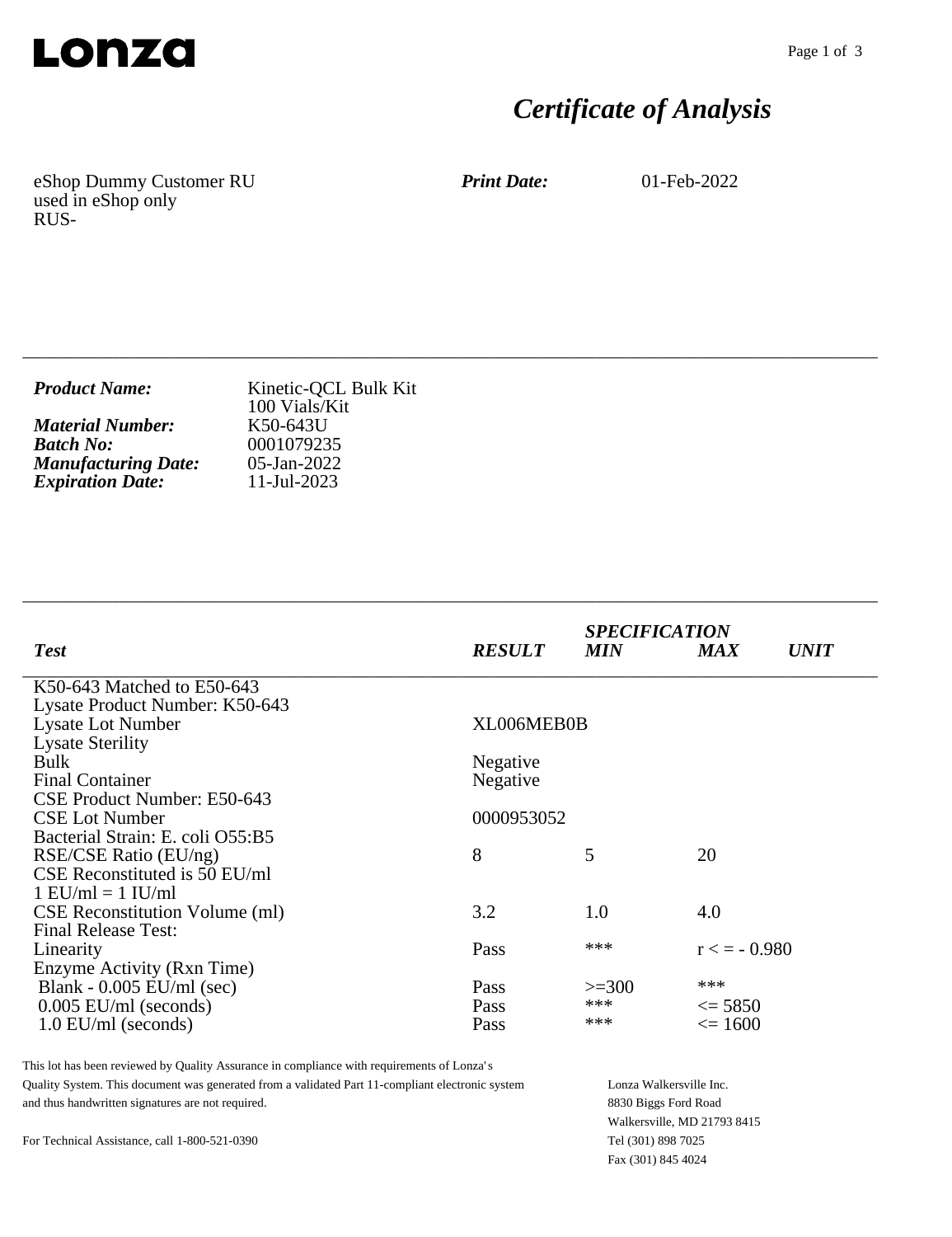

### *Certificate of Analysis*

eShop Dummy Customer RU used in eShop only RUS-

*Print Date:* 01-Feb-2022

| <b>Product Name:</b>       | Kinetic-QCL Bulk Kit<br>100 Vials/Kit |
|----------------------------|---------------------------------------|
| <b>Material Number:</b>    | K50-643U                              |
| <b>Batch No:</b>           | 0001079235                            |
| <b>Manufacturing Date:</b> | $05$ -Jan-2022                        |
| <b>Expiration Date:</b>    | $11$ -Jul-2023                        |

\_\_\_\_\_\_\_\_\_\_\_\_\_\_\_\_\_\_\_\_\_\_\_\_\_\_\_\_\_\_\_\_\_\_\_\_\_\_\_\_\_\_\_\_\_\_\_\_\_\_\_\_\_\_\_\_\_\_\_\_\_\_\_\_\_\_\_\_\_\_\_\_\_\_\_\_

|                              |               | <b>SPECIFICATION</b> |              |             |
|------------------------------|---------------|----------------------|--------------|-------------|
| <b>Test</b>                  | <b>RESULT</b> | MIN                  | MAX          | $\bm{UNIT}$ |
| Coefficient of Variation (%) | Pass          | ***                  | $\leq$ = 10% |             |

\_\_\_\_\_\_\_\_\_\_\_\_\_\_\_\_\_\_\_\_\_\_\_\_\_\_\_\_\_\_\_\_\_\_\_\_\_\_\_\_\_\_\_\_\_\_\_\_\_\_\_\_\_\_\_\_\_\_\_\_\_\_\_\_\_\_\_\_\_\_\_\_\_\_\_\_

#### **Additional Information:**

The FDA has stated that the use of a Certificate of Analysis exempts a firm from having to perform the RSE/CSE comparison in their own laboratories. However, firms should understand exactly how the LAL manufacturer performs the test. The procedure detailed below represents the test method currently used at Lonza. Duplicate samples from independent endotoxin dilution series are prepared from four (4) separate vials of test CSE. These samples are tested against an endotoxin standard curve prepared from the RSE with the specified lot of LAL reagent. The predicted potency, adjusted for dilution, for each CSE dilution falling within the limits of the RSE standard curve is determined. The overall average potency of all such CSE dilutions is used to determine the reconstitution volume to yield an endotoxin solution containing 50 EU/ml.

The Blank - 0.005 EU/ml result is an average of the vials tested.

This lot has been reviewed by Quality Assurance in compliance with requirements of Lonza's Quality System. This document was generated from a validated Part 11-compliant electronic system and thus handwritten signatures are not required.

Lonza Walkersville Inc. 8830 Biggs Ford Road Walkersville, MD 21793 8415 Tel (301) 898 7025 Fax (301) 845 4024

For Technical Assistance, call 1-800-521-0390